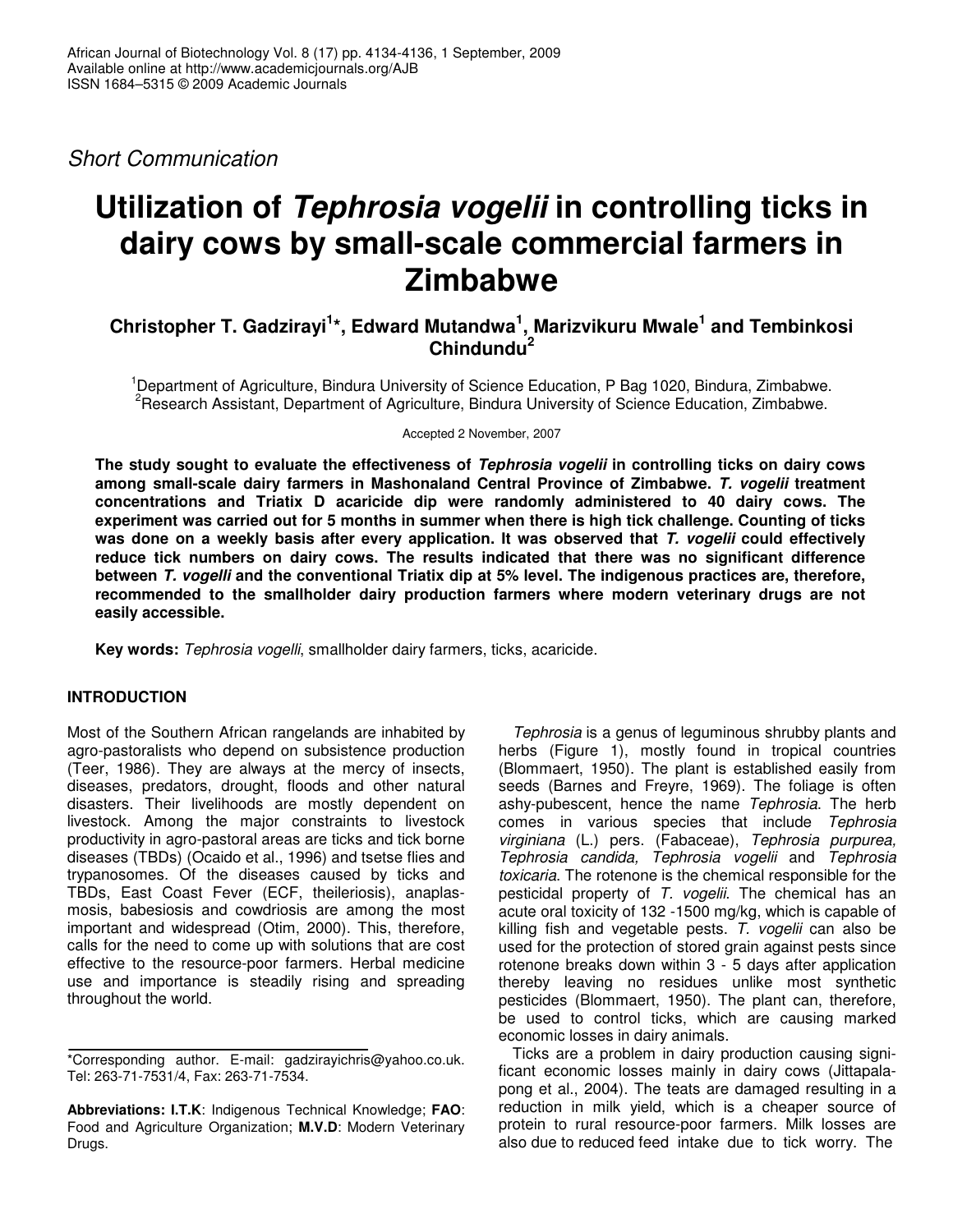

**Figure 1.** *Tephrosia vogelii* plant.

loss is more pronounced in the hot humid areas of tropical regions especially during the summer-wet season. Ticks damage the skin thereby reducing hide quality and creating room for the secondary source of infection (Jittapalapong et al., 2004). The smallholder farmers, being resource-poor, find it difficult and expensive to control ticks using the conventional acaricides. It is, therefore, imperative to establish the effectiveness of using *T. vogelli* in controlling ticks. However, there is little documentary evidence demonstrating the potency of *T. Vogelli* utilization in tick control.

The main objective of this investigation is to determine the effectiveness of using *T. vogelii* in controlling ticks in dairy cows among smallholder farmers as well as the optimum dilution levels that can effectively control ticks.

# **MATERIALS AND METHODS**

#### **Study site**

Matepatepa district in Mashonaland Central Province lies within 25 - 33 longitudes east of the Greenwich and 15 - 22 latitude south of the equator. The altitude ranges from 700 to 900 m above sea level with an annual rainfall of 600 mm to 900 mm and the temperature range of 15 – 36<sup>o</sup>C. It is therefore, within the sub-tropical and the tropical zones. The land is plain surrounded by the mountain and uncultivated lowlands and covered with grassland dominated with panicum species shrubs and some leguminous plants. The major production activities in the area are crops and dairy. Dairy cows get most of their feed from the crop residues to supplement the limited grazing areas available.

#### **Extraction methods and application procedure of** *T. Vogelli*

The *T.* vogelii fresh leaves were collected from the plant and grounded into 3 sets of poultice paste of 50 g each. The *T. vogelii* leaf extract was obtained in the serial extraction method of which 50 g of *T. vogelii* pastes were soaked in 100 ml water, 150 ml and to 200 ml water. This process came up with different dilution levels. Soaking was done for 12 h before the paste was used. The paste was sieved through a 10 mm sieve and the extracted water was then used to spray the dairy cows. The treatment application was done on weekly basis. A control acaricide Triatix D dip was applied as per the manufacturer's recommendation.

# **Experimental design**

A completely randomized design was used. Treatment concentrations were randomly applied to 40 animals of which 30 were treated with *T. vogelli* water mixture and the other 10 were treated with Triatix Dip.

#### **Data analysis**

The data collected was analyzed for differences between the treatments from the control treatment using the Statistical Package for the Social Sciences. The differences between treatment means were analyzed for using the General Linear Model GLM explained below.

$$
Y_{ij} = \mu + T_i + e_{ij}
$$

 $Y_{ij}$  = the j<sup>th</sup> observation for the i<sup>th</sup> dilution treatment, where j = 1, 2, 3;  $\mu$  = overall mean; Ti = effect due to treatment dilution, where  $I = 1$ , 2, 3, and 4;  $e_{ii}$  = residual error.

# **RESULTS AND DISCUSSION**

The results show that there was a decline in the number of engorged ticks from 1<sup>st</sup> month to the 5<sup>th</sup> month of treatment ( $P < 0.05$ ). The experiment indicated that there was no significant difference in the number of engorged ticks from different dilution levels ( $P < 0.05$ ) as shown in Table 1.